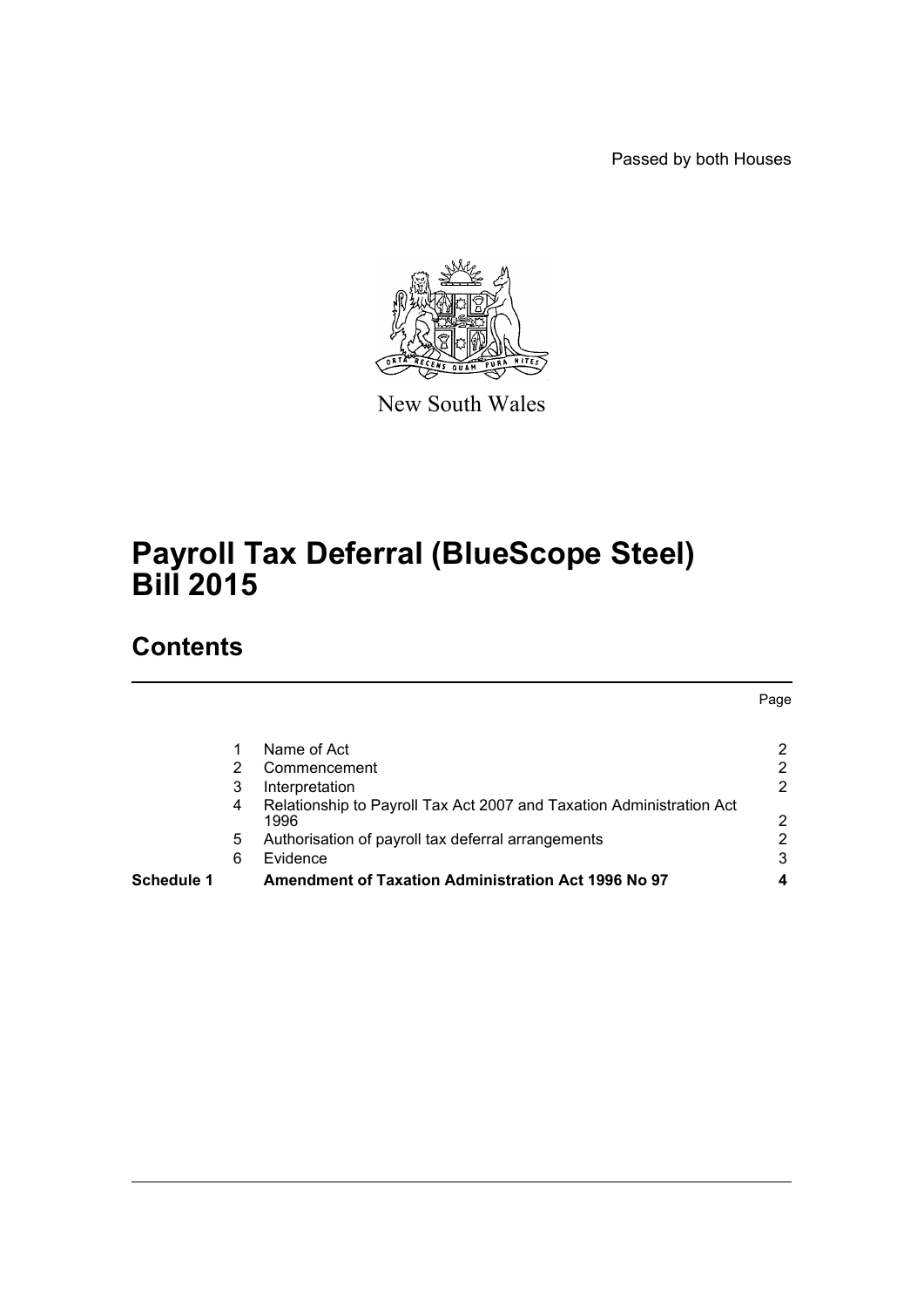*I certify that this public bill, which originated in the Legislative Assembly, has finally passed the Legislative Council and the Legislative Assembly of New South Wales.*

> *Clerk of the Legislative Assembly. Legislative Assembly, Sydney,* , 2015



New South Wales

# **Payroll Tax Deferral (BlueScope Steel) Bill 2015**

Act No , 2015

An Act with respect to arrangements for the temporary deferral of payroll tax payments by BlueScope Steel Limited and certain other entities.

*I have examined this bill and find it to correspond in all respects with the bill as finally passed by both Houses.*

*Assistant Speaker of the Legislative Assembly.*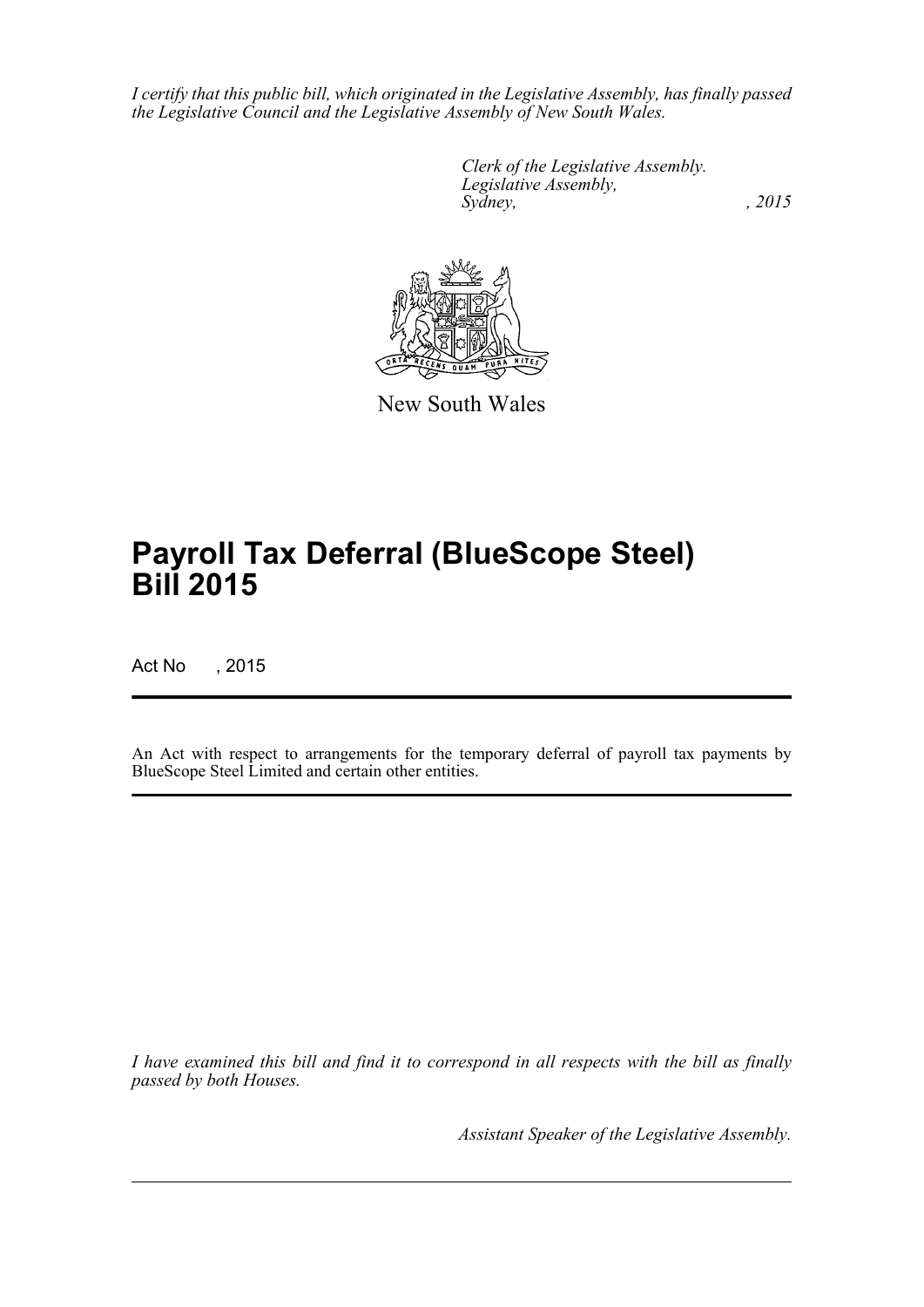Payroll Tax Deferral (BlueScope Steel) Bill 2015 [NSW]

#### <span id="page-2-0"></span>**The Legislature of New South Wales enacts:**

#### **1 Name of Act**

This Act is the *Payroll Tax Deferral (BlueScope Steel) Act 2015*.

#### <span id="page-2-1"></span>**2 Commencement**

This Act commences on the date of assent to this Act.

#### <span id="page-2-2"></span>**3 Interpretation**

(1) In this Act:

*BlueScope* means BlueScope Steel Limited (ABN 16 000 011 058).

*BlueScope Taxpayer Entity* has the meaning it has in the deed.

*deed* means the deed entitled "Payroll Tax Structured Payment Plan Deed" set out in the tabled text.

*function* includes a power, authority or duty, and *exercise* a function includes perform a duty.

*tabled text* means the text of the proposed deed entitled "Payroll Tax Structured Payment Plan Deed", a copy of which was tabled in Parliament on the date of introduction of the Bill for the *Payroll Tax Deferral (BlueScope Steel) Act 2015*.

- (2) Other expressions used in this Act have the same meaning as they have in the *Payroll Tax Act 2007*.
- (3) Notes included in this Act do not form part of this Act.

#### <span id="page-2-3"></span>**4 Relationship to Payroll Tax Act 2007 and Taxation Administration Act 1996**

- (1) This Act is to be read together with the *Payroll Tax Act 2007* and the *Taxation Administration Act 1996*. **Note.** The *Taxation Administration Act 1996* makes provision for the administration and enforcement of taxation laws. This Act is a taxation law for the purposes of that Act.
- (2) This Act sets out provisions that, for the purposes of the *Payroll Tax Act 2007*, apply only in this jurisdiction.

#### <span id="page-2-4"></span>**5 Authorisation of payroll tax deferral arrangements**

- (1) The Treasurer is authorised, on behalf of the State, to enter into and give effect to the deed.
- (2) The deed may be given effect despite sections 7, 8 and 9 of the *Payroll Tax Act 2007*.
- (3) In this section:

*giving effect to* the deed includes:

- (a) complying with any obligation of the State under the deed, and
- (b) exercising or enforcing any right or power under the deed.
- (4) For the purpose of giving effect to the deed, section 81 (1) of the *Payroll Tax Act 2007* is to be read as if the reference to an amount that a member of a group is required to pay under that Act in respect of a period were a reference to an amount that a BlueScope Taxpayer Entity is required to pay under the deed. **Note.** The BlueScope Taxpayer Entities are a group under the *Payroll Tax Act 2007*.
- (5) This section has effect despite anything to the contrary in the *Payroll Tax Act 2007* or any other law.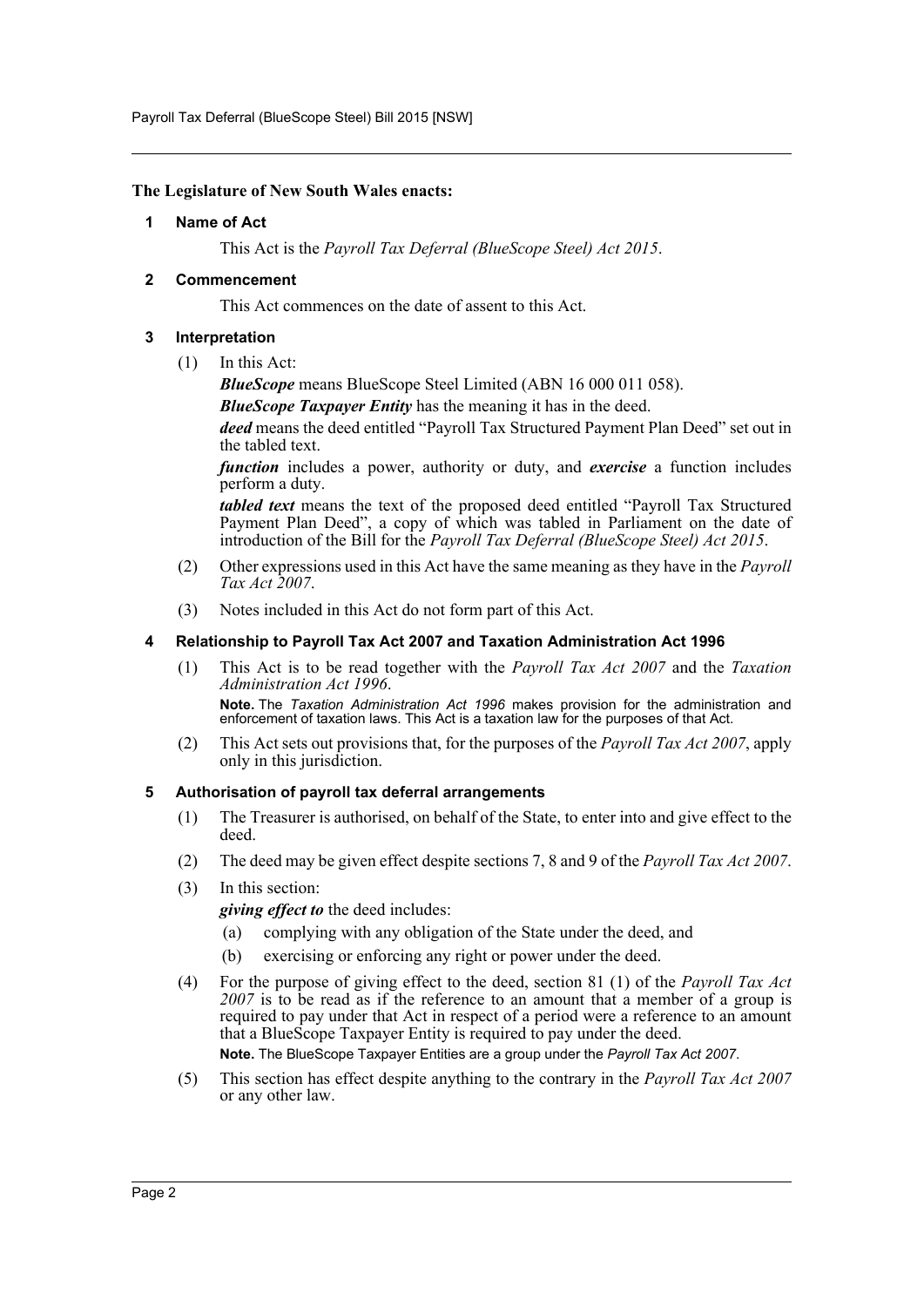- (6) Nothing in this section limits or prevents the exercise of any function by the Chief Commissioner under section 37 or 47 of the *Taxation Administration Act 1996* in relation to payroll tax payable by BlueScope and any BlueScope Taxpayer Entity.
- (7) A failure by BlueScope or a BlueScope Taxpayer Entity to pay an amount required to be paid by it under the deed is a tax default for the purposes of the *Taxation Administration Act 1996*.

#### <span id="page-3-0"></span>**6 Evidence**

- (1) A certificate of the Clerk of the Legislative Assembly certifying that a document is an accurate copy of the tabled text, or is an accurate copy of a particular part or of particular provisions of the tabled text, is admissible in evidence in any proceedings and is evidence:
	- (a) of the matter certified, and
	- (b) that the text of the proposed deed was tabled in the Legislative Assembly as referred to in the definition of *tabled text* in section 3.
- (2) Subsection (1) does not affect any other way in which the tabling or content of the tabled text, or the accuracy of a copy of the tabled text or of a part or provisions of the tabled text, may be established.